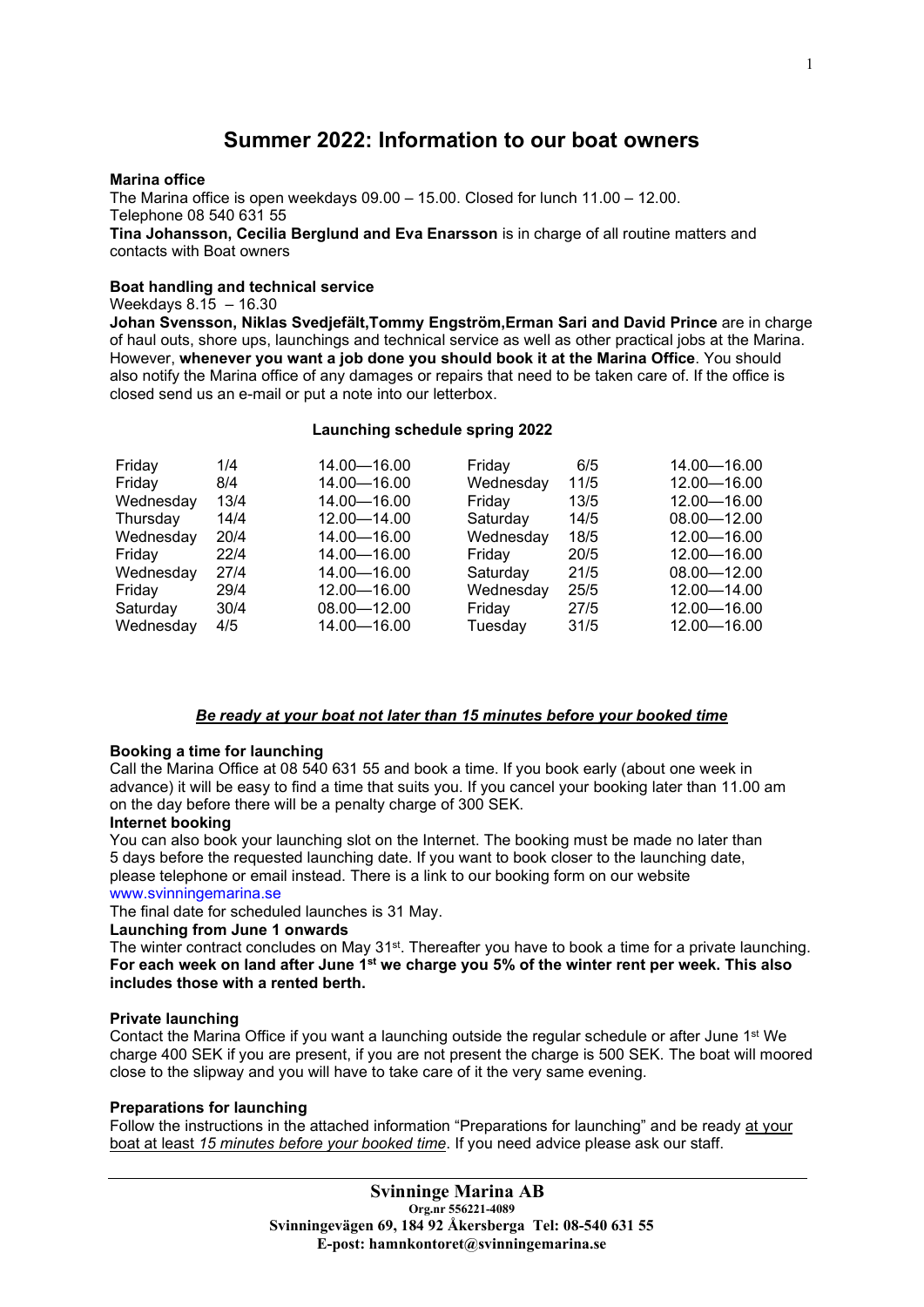# Extra costs

If you are not ready 15 minute before time and the hydraulic trailer arrives but cannot collect your boat you might miss the chance of launching that day and there will be a penalty charge of 300 SEK. If you are unexpectedly prevented and therefore cancel your booking not later than 11.00 am on the day before there will be no charge.

## Temporary berth

If you only rent a winter storage space at Svinninge, you may rent a guest berth in connection with the launching, on condition that there are any guest berths available. Contact the Marina Office. A berth between mooring fingers costs 150-200 SEK/day and along the slipway or quay the price is 300 SEK/day.

#### Rented cradles and stands

Collect all parts in one place and leave the pile there. The Marina staff will take care of the removal.

## Mooring

All moored boats must use springs. For smaller boats it might be sufficient with springs till the inner part of the boom. Overhaul your equipment and decide what needs to be replaced or supplemented. The Marina Office stocks complete moorings at adjusted lengths.

## Parking during the period of launching

The launching trailer needs a 26 ft wide roadway. You may park in a gap made available after a boat has been launched. Put the car far into the middle of the space and not too close to any of the adjacent boats. You may also park in front of the harbouroffice.

## Queuing at the mast crane

During a couple of Saturdays and Sundays a queue may form by the mast crane. It might be possible to avoid this queuing if all preparations are completed before advancing to the crane. The boat may stay by the crane only for the brief period it takes to step the mast and securing it by using the lower shroud, backstay and the jib halyard as a temporary forestay. It should then be moved away from the crane.

## Environmentally harmful waste and waste oil

There is a refuse sorting point to the right of the Service building. You may leave your waste oil, oil filters, spray tins, old batteries, paint residues and solvents there.

# Garbage from maintenance and fitting out

We put out extra holders for large garbage sacks in the paths between the boats. This will facilitate your getting rid of empty paint tins, sandpaper, rags etc. It would be a good idea if we could help one another to keep the Marina free from litter and rubbish. This includes small litter such as cigaretteends, paint flakes, pieces of string. If you are going to scrape or sandpaper the underwater hull you must put a tarpaulin on the ground to collect all flakes and dirt. When finished you should empty the tarpaulin at the refuse sorting point. No dust or dirt may end up on the ground.

# If you decide not to use antifouling, we can pressure wash the bottom of yourboard during the summer season at a discounted price. Contact the Marina Office for more information.

#### Electric refuse

Next to the container for garbage there is a special container for bulbs, fluorescent strip lights, and gadgets connected to a flex or battery. Electric refuse must on no account be put among ordinary garbage.

#### Charging batteries

When batteries are charged explosive gas is created. Therefore you may only charge your batteries in a well ventilated space. When you leave your boat it must not be connected to the mains.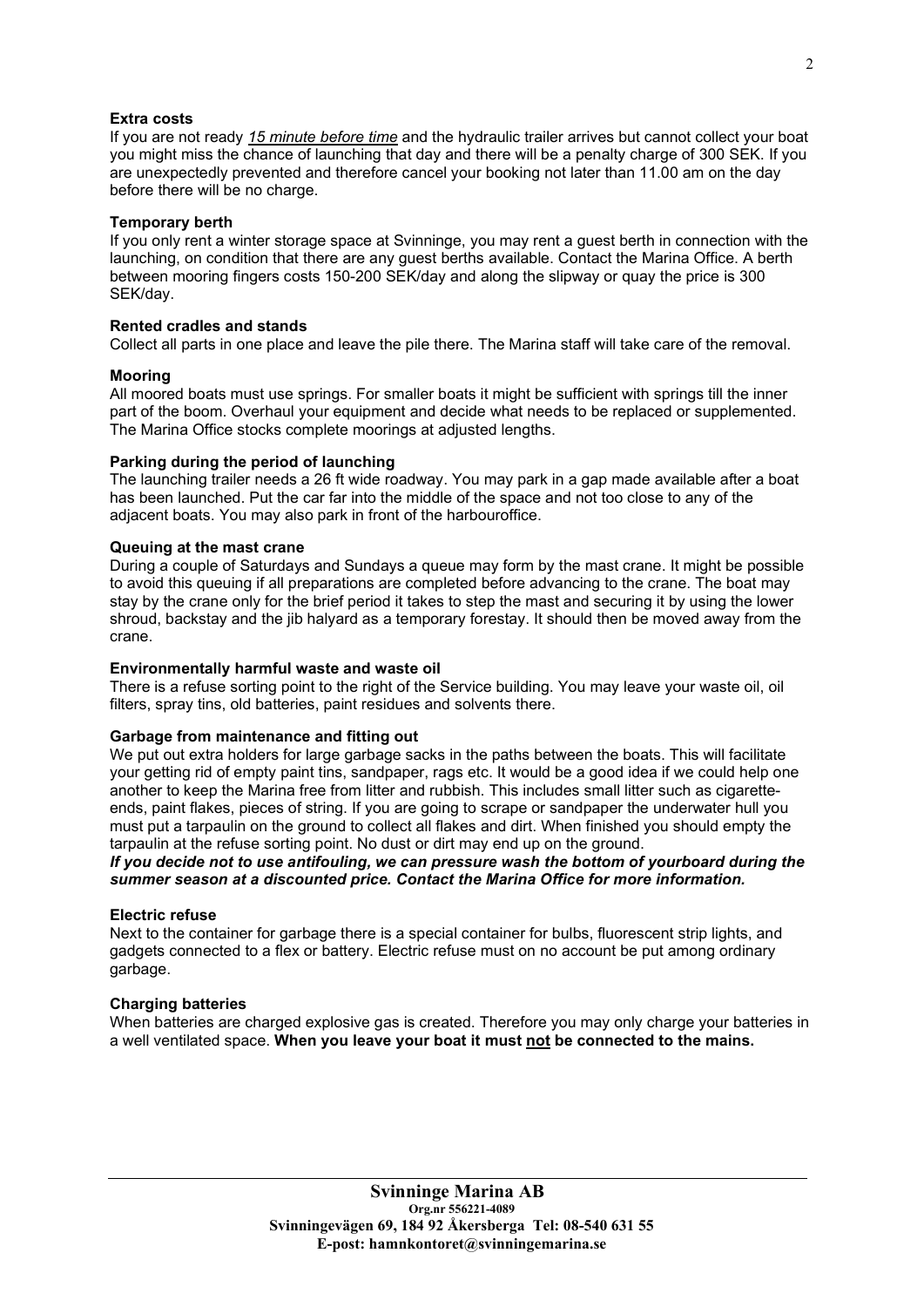# **Electricity**

We locate electricity distribution boxes in the boat storage area, and there are permanent electricity outlets on the pontoons so that electricity can be supplied to every boat using a reasonable length of extension cable. Only apparatus with earthed cables are permitted to be connected to the Marina's electricity supply. Heaters of any type are absolutely prohibited! The distribution `boxes are fitted with residual-current circuit breakers, and

these can be reset using a switch if they are tripped. The cable must not be connected to the electricity supply when you leave the boat.

If you need to charge the batteries, this may only be done as long as you are at the boat, due to the fire risk.

If you have approved shorepower, and you would like permanent electrical connection at your pontoon berth, please contact the Marina Office about an electricity contract. This is, however, subject to sufficient capacity being available.

# Summer water - Winter water

We reconnect the summer water supply as soon as we believe that the frost risk is over. Until then you will find a tap for winter water

- 1. on the toilette-gable facing the sea
- 2. by the well between the entrance barrier and pontoon B
- 3. on the shore between pontoons A and 3
- 4. on the southside of the pontoon 1
- 5. in the end of the winter storage line S4
- 6. on the slope by the oaks in the southern part of the lower plane, line S5
- 7. on the shore between pontoons D-L
- 8. on the upper plane, in the middle of the plane near the lampposts lane Ö2 and Ö4
- 9. on the upper plane, in two locations, along the fence to the right of the entrance and at the middle of the southern fence.

# Trailer boats

There will be very limited opportunities to use the slipway for your own launchings or haul outs using a slip trailer (max 1000 kg). The ramp may only be used on weekdays and must be booked at the Marina Office not to coincide with our ordinary activities.

# Emptying holding tanks

There are three emptying stations in the Marina, beside the mast crane and on the ridge at pontoon 2 and 3.

# Dog owners

Keep your dog on a leash.

# "Mysterious" visitors

If you notice any vehicle or visitor that might not belong to the Marina please write down the licence number, colour and make. Add a description or an identification of the visitor if possible. Put this note into the Marina Office letter box (anonymously if you want). If you suspect a crime call the police.

# Damage/repairs

If you find something, which needs to be repaired or replaced, or if you happen to damage anything belonging to the Marina (pontoons, fingers, cables, signs, trailers etc) please tell the Marina Office at once.

# We wish you a wonderful summer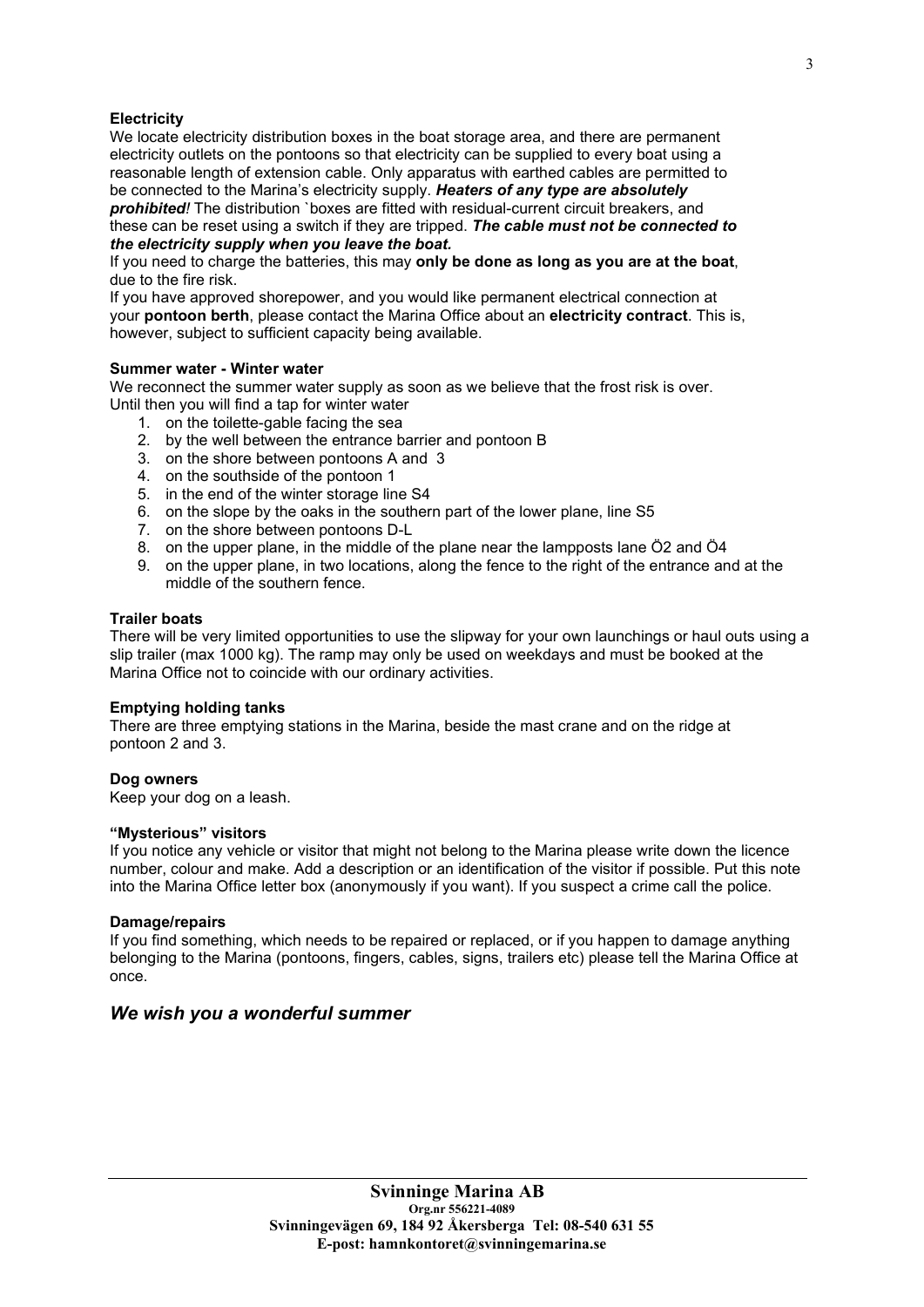# Companies at your service at Svinninge Marina

| Plastskador & Montage AB<br>Plastic repairs<br>New production in plastic and wood<br>Insurance cases                                                          | 08 540 272 80<br>0704-73 56 19 |
|---------------------------------------------------------------------------------------------------------------------------------------------------------------|--------------------------------|
| Niklas Mattisson                                                                                                                                              | 0707 16 84 40                  |
| Sjö & Landservice AB<br>Marine engine service<br><b>Authorised for Volvo Penta</b><br><b>Anders Lundqvist</b>                                                 | 08 540 261 50<br>0701 43 70 30 |
| <b>Fair Marin AB</b><br>Sells and procures boats<br>Representative for Fairline, Brig, Cranchi and Iron                                                       | 08 540 262 52                  |
| <b>Bengt Ekehult</b><br>Jan Ingvarsson                                                                                                                        | 0708 26 28 40<br>0708 73 63 56 |
| <b>Stockholm Marinverkstan AB</b><br>Marine engine service<br>Authorised for Mercruiser, Mercury and Yanmar                                                   | 08 544 616 61                  |
| Dan Schelin                                                                                                                                                   | 0733 94 69 49                  |
| <b>Doghouse Marine AB</b><br>Has a small store selling boat accessories, icecream and coffe<br>Rigservice.<br>Arranges covering, autumn- and springmaintance. | 08-540 263 50                  |
| Niklas Ekmark                                                                                                                                                 | 0707 17 61 54                  |
| <b>TyMar AB</b><br>Sells and installs marineelectronic                                                                                                        | 08-410 513 14                  |
| <b>Marcus Dill</b><br>Sara Widestråle                                                                                                                         | 0709-12 27 70<br>08-410 513 14 |